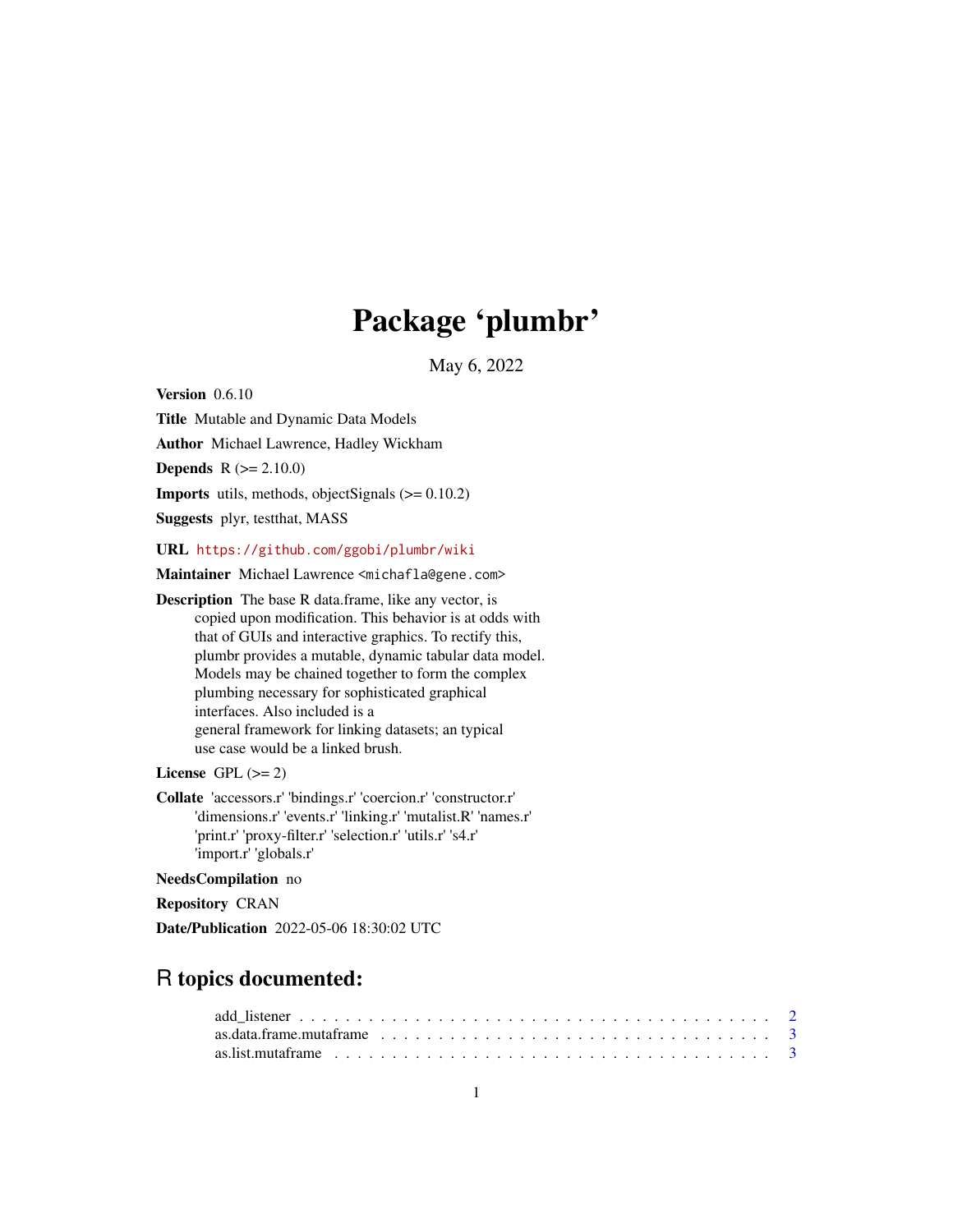<span id="page-1-0"></span>

| Index | 20             |
|-------|----------------|
|       |                |
|       |                |
|       |                |
|       |                |
|       |                |
|       |                |
|       |                |
|       |                |
|       |                |
|       |                |
|       |                |
|       |                |
|       |                |
|       | 9              |
|       | 9              |
|       | $\overline{7}$ |
|       | $\overline{7}$ |
|       | 6              |
|       | 6              |
|       | 5              |
|       | 5              |
|       | $\overline{4}$ |
|       | $\overline{4}$ |

<span id="page-1-1"></span>add\_listener *Plumbr events*

# Description

Plumbr data structures send only single event for data changes: data\_changed. This has a two arguments, i and j. Either both are NULL, indicating a change in the shape of the underlying data, or they give the the locations of changed data values.

#### Usage

```
add_listener(mf, callback)
```
# Arguments

| mf       | muta frame                      |
|----------|---------------------------------|
| callback | function with arguments i and j |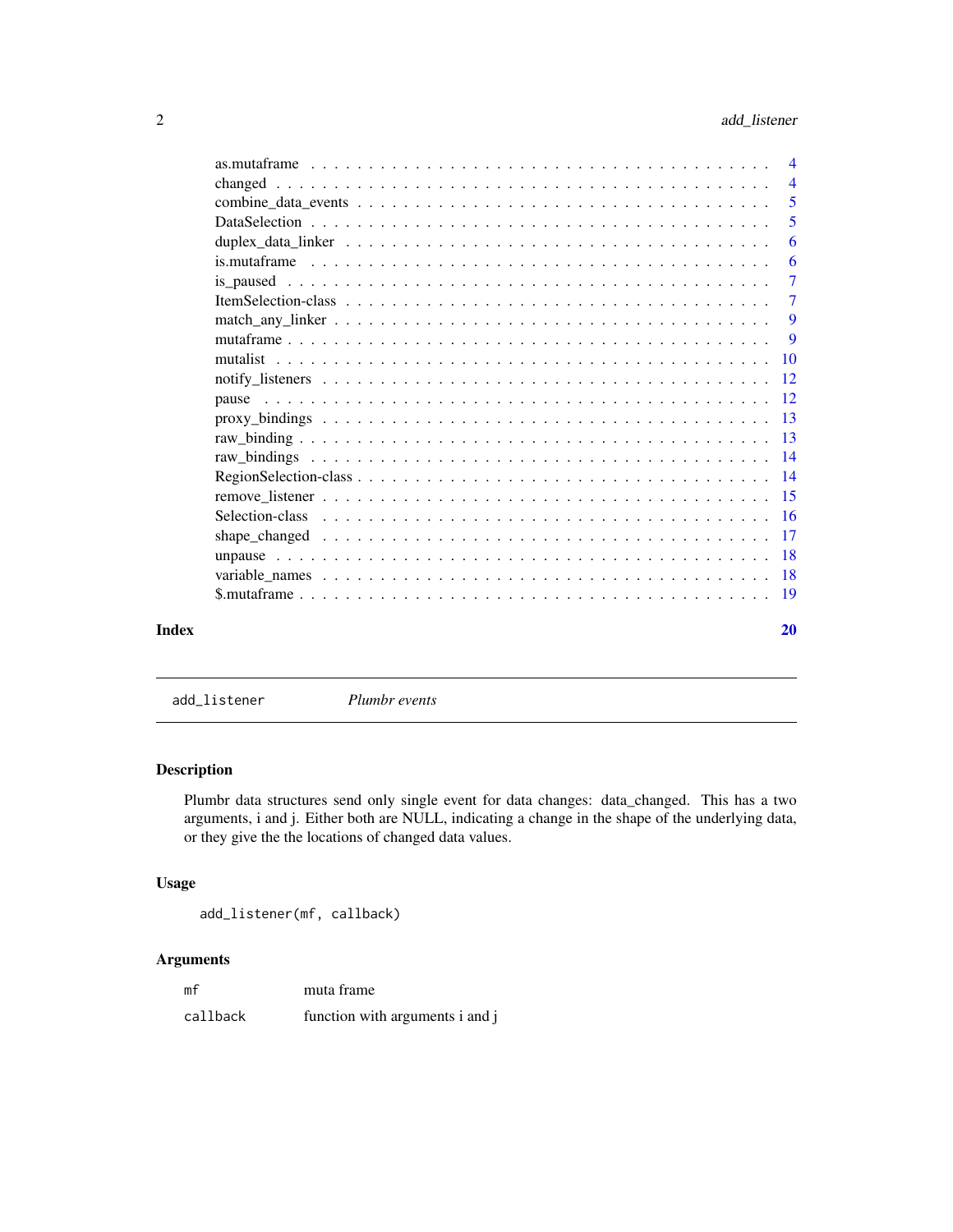<span id="page-2-0"></span>as.data.frame.mutaframe

*Coercion to data.frame*

# Description

Coerces a mutaframe to a data.frame

#### Usage

```
## S3 method for class 'mutaframe'
as.data.frame(x, row.name =rownames(x), optional = FALSE, ...)
```
#### Arguments

| X         | a mutaframe                                             |
|-----------|---------------------------------------------------------|
| row.names | character vector of rownames, defaults to rownames of x |
| optional  | see as.data.frame                                       |
|           | see as.data.frame                                       |

# Value

a data.frame

as.list.mutaframe *Coercion to list*

#### Description

Coerces a mutaframe to a list

#### Usage

## S3 method for class 'mutaframe' as.list $(x, \ldots)$ 

# Arguments

| X | a mutaframe |
|---|-------------|
| . | ignored     |

#### Value

a list, with one element for each mutaframe column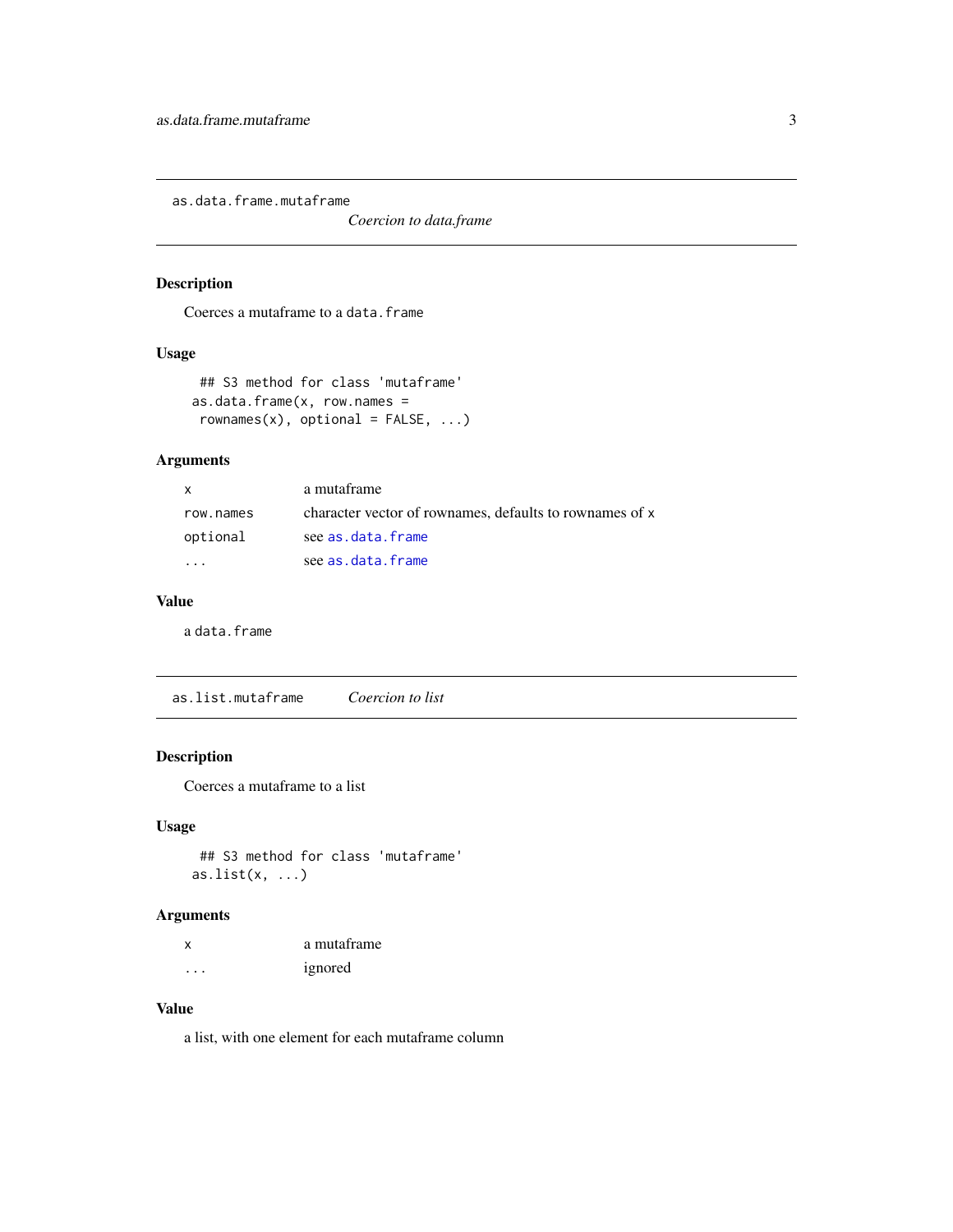<span id="page-3-0"></span>

#### Description

Coerce an object to a mutaframe. Supported types include data.frame, or anything coercible to one.

#### Usage

```
as.mutaframe(x, ...)
## S3 method for class 'mutaframe'
as.mutaframe(x, ...)
 ## S3 method for class 'data.frame'
as.mutaframe(x, ...)
 ## Default S3 method:
```
as.mutaframe(x, ...)

#### Arguments

|          | the object to coerce        |
|----------|-----------------------------|
| $\cdots$ | arguments passed to methods |

#### Value

a mutaframe

changed *Get the 'changed' signal*

### Description

Get the 'changed' signal

#### Usage

changed(mf)

#### Arguments

mf a mutaframe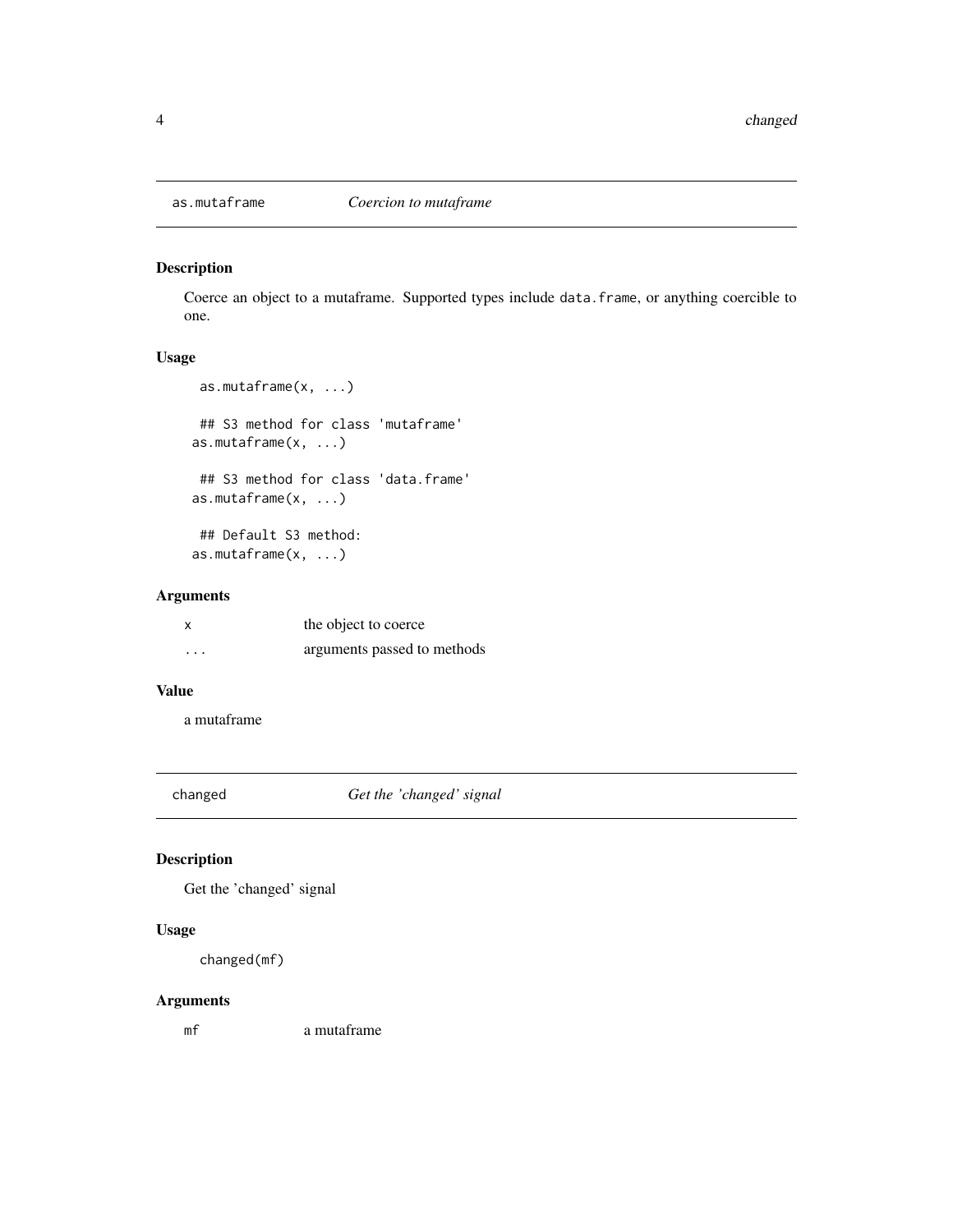<span id="page-4-0"></span>combine\_data\_events *Combine list of events into single event.*

#### Description

If any event is a shape\_changed event, return it. Otherwise, take the unique elements of the union of all element changes.

#### Usage

```
combine_data_events(events)
```
#### Arguments

events a list of event parameters

# Value

a unified event

| DataSelection | Selection in Data |
|---------------|-------------------|
|               |                   |

#### Description

Implement a selection model against a dataset/pipeline

# Usage

```
DataSelection(data, column = 1L)
```
#### Arguments

| data   | mutaframe of the dataset/pipeline          |
|--------|--------------------------------------------|
| column | Column index of selection variable in data |

#### Value

An [ItemSelection](#page-6-1) reflecting the selection in the data

#### Author(s)

Michael Lawrence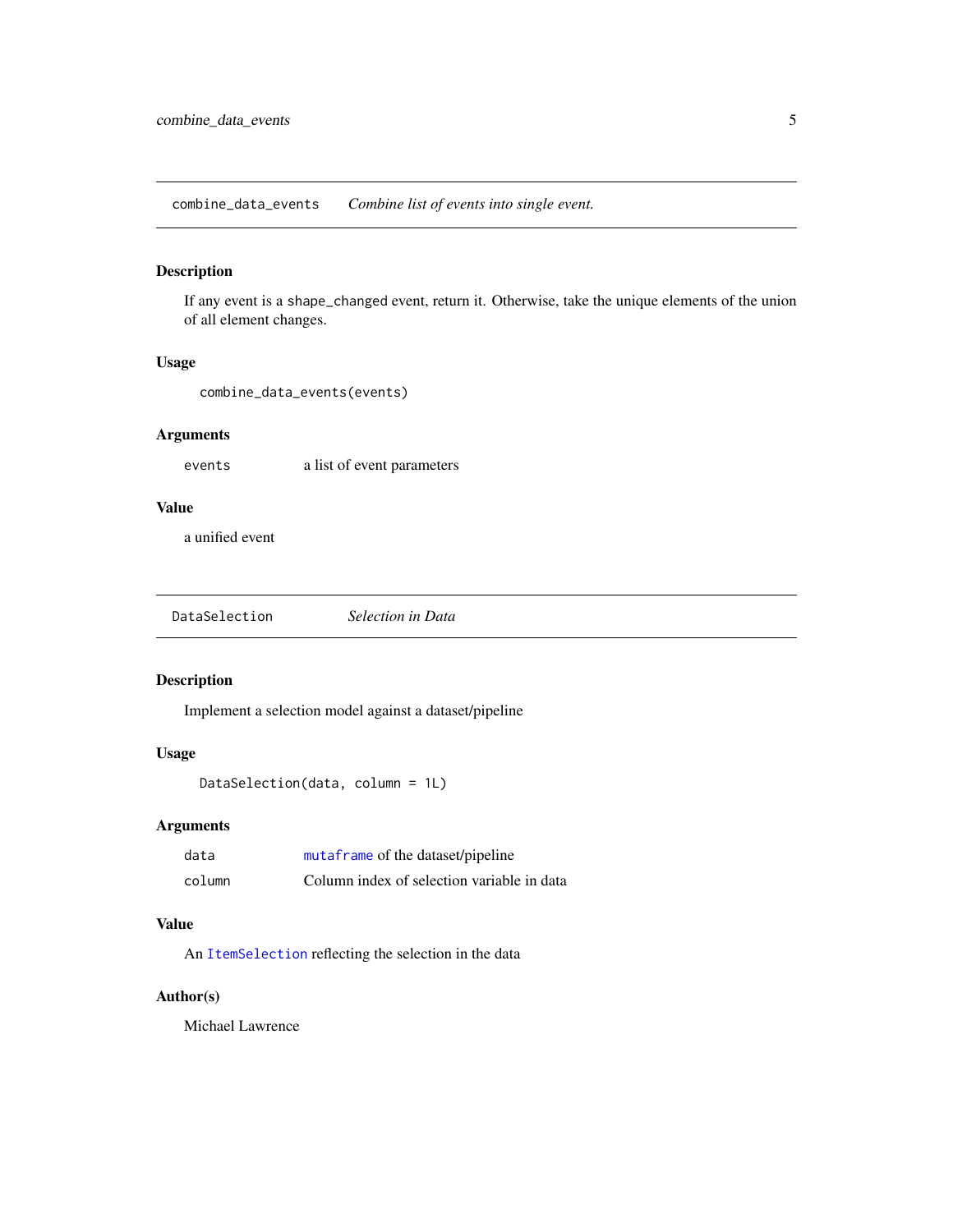<span id="page-5-1"></span><span id="page-5-0"></span>duplex\_data\_linker *Duplex linking*

#### Description

A utility for creating linking functions that operate in both directions (full duplex).

#### Usage

```
duplex_data_linker(delegate, from_data, to_data =
from_data)
```
# Arguments

| delegate  | The linking function that performs the mapping, such as match_any_linker. |
|-----------|---------------------------------------------------------------------------|
| from data | A data.frame of keys                                                      |
| to data   | A data.frame of keys                                                      |

#### Details

The generated linker function takes two arguments: from\_selection and new\_selection. If new\_selection is specified, new\_selection is mapped from to\_data to from\_data. Otherwise, from\_selection is mapped from from\_data to to\_data.

# Value

A two-way linking function as described in the details.

#### Author(s)

Michael Lawrence

is.mutaframe *Test for mutaframes*

#### Description

Tests whether an object is a mutaframe

#### Usage

is.mutaframe(x)

#### Arguments

x an object to check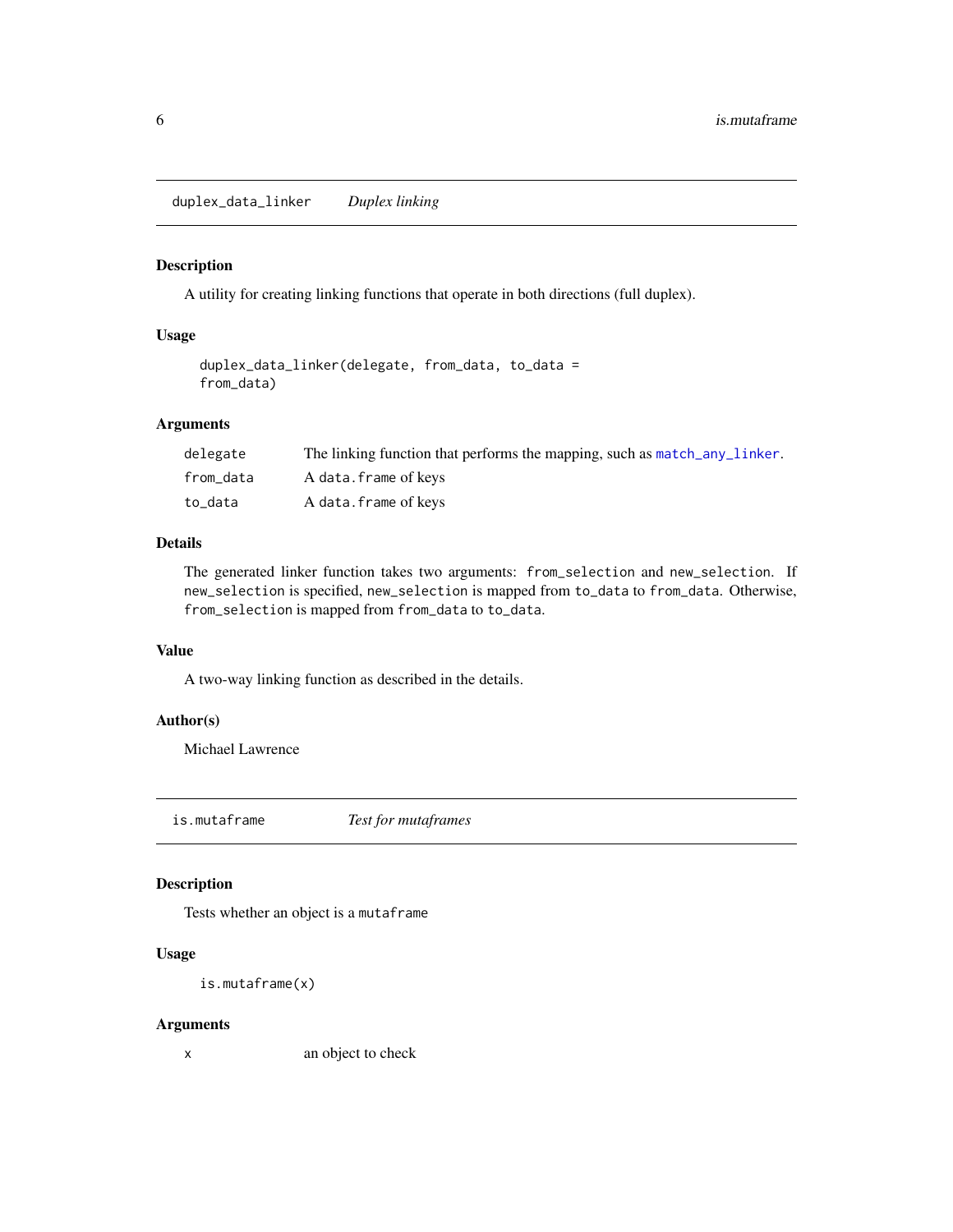#### <span id="page-6-0"></span>is\_paused 7 7

#### Value

TRUE if x is an instance of a class that inherits from mutaframe; otherwise, FALSE

is\_paused *Is a mutaframe currently paused?*

#### Description

Is a mutaframe currently paused?

#### Usage

is\_paused(mf)

#### Arguments

mf a mutaframe

<span id="page-6-2"></span>

| ItemSelection-class | The ItemSelection class implements Selection for the very com-     |
|---------------------|--------------------------------------------------------------------|
|                     | mon case of selecting items in a dataset, optionally with weights. |

#### <span id="page-6-1"></span>Description

The ItemSelection class implements [Selection](#page-15-1) for the very common case of selecting items in a dataset, optionally with weights.

#### **Constructor**

• ItemSelection(delegate = NULL): Constructs an ItemSelection object with the underlying selection provided by delegate, which may be a function or any other R object. If it is not a function, delegate must support the coercions described in the next section. A good example would be a logical vector. However, delegate is usually a function that is invoked whenever the selection is stored or retrieved. If the function is called with no arguments, it should return the selection. Otherwise, the argument is the new selection status, and the function should store it. This is the same semantic as [active bindings.](#page-0-0) This dynamic functionality allows proxying of other Selection objects or external sources, such as a selection model from a GUI toolkit.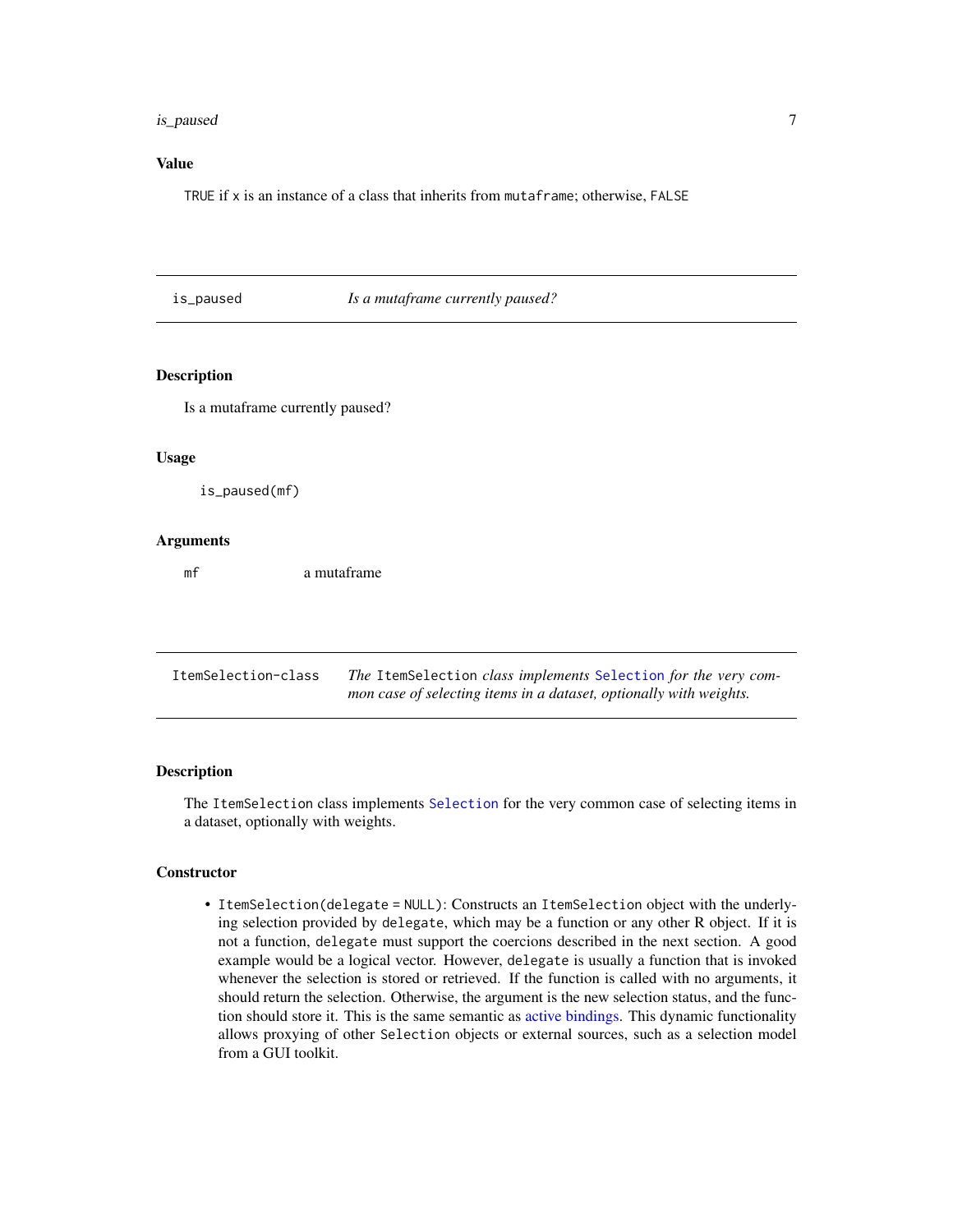#### <span id="page-7-0"></span>Interpreting the Selection

Any R object can represent the underlying selection, so for simplicity we recommend that the client interpret the selection through coercion. Each of these simply delegate to the underlying selection object, which will need to support all of them for consistency. The following coercions are supported, where x is a ItemSelection instance:

- which(x): integer indices of the selected items.
- as. logical(x): TRUE where selected.
- as.integer(x): usually 0L (unselected) or 1L (selected), but in general it is a weighting of the selection.
- as.numeric $(x)$ : similar to as. integer, except with real values.
- as.factor(x): ordinarily this will have two levels, FALSE and TRUE, although it could have more, which confers support for multinary selections.

#### Supported Selection Calculus

All operations mentioned in [Selection](#page-15-1) are supported: add, subtract, toggle, intersect.

#### Author(s)

Michael Lawrence

#### See Also

[Selection](#page-15-1) for the rest of the details.

#### Examples

```
## Assume we have a dataset:
data(Cars93, package="MASS")
mf <- mutaframe(Cars93)
mf$.color <- "gray"
## First step is to create a base selection
sel <- ItemSelection()
## Now, link that selection to other cases in same dataset by some variable
linked_sel <- sel$link(match_any_linker(Cars93["Manufacturer"]))
## Finally, scale that linked selection to the data
linked_sel$scale(function(x, d) {
  d[as.logical(x), "color"] \leftarrow "red"}, mf)
## To test, select some cases
cases <- rep(FALSE, nrow(mf))
cases[seq(1, 10, 2)] <- TRUE
sel$replace(cases)
```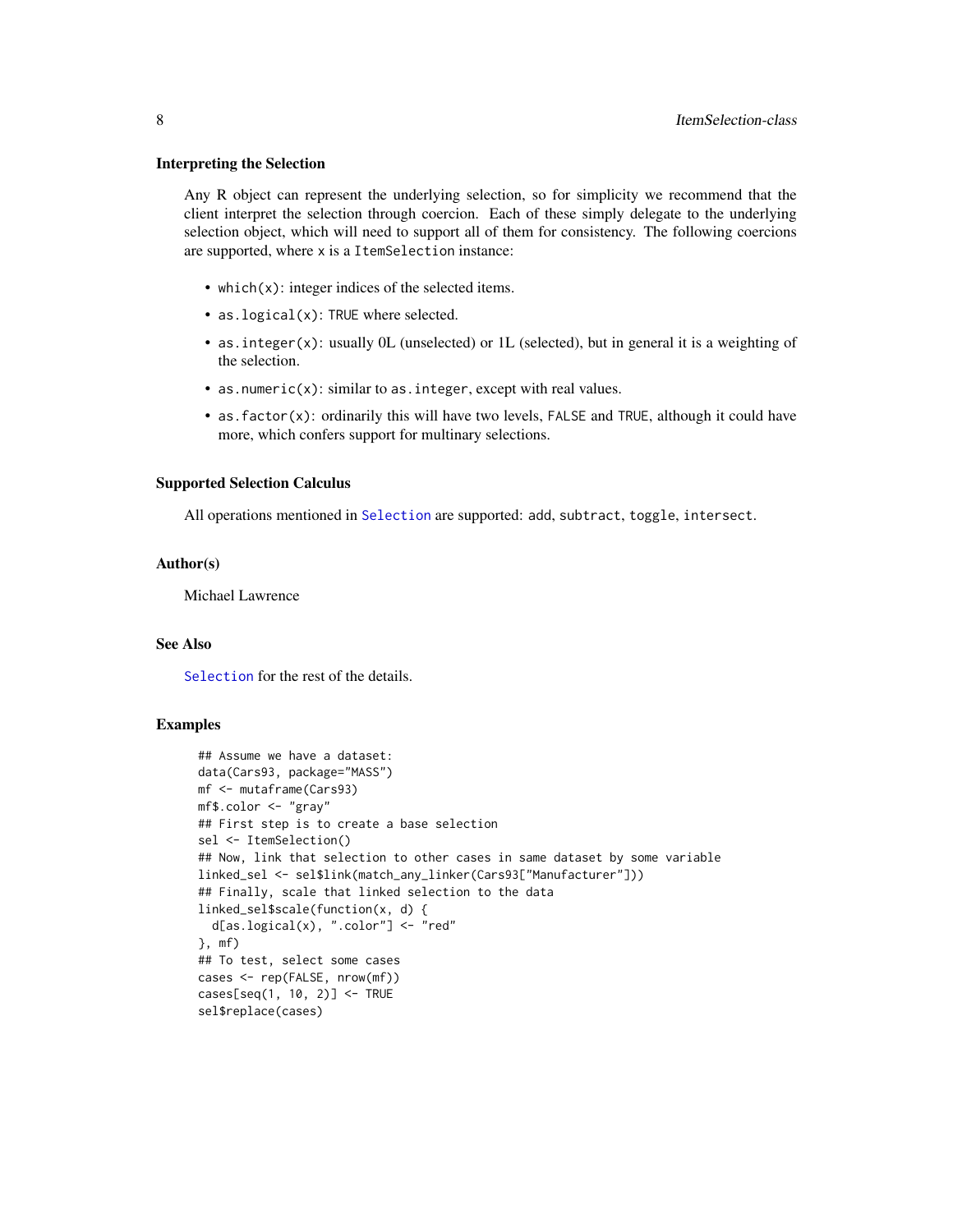#### <span id="page-8-2"></span><span id="page-8-0"></span>Description

Linking functions return a logical vector, with the TRUE elements indicating rows in the data that are linked.

#### Usage

match\_any\_linker(from\_data, to\_data = from\_data)

#### Arguments

| from_data | A data frame-like object containing the keys for linking the corresponding<br>rows to rows in to data |
|-----------|-------------------------------------------------------------------------------------------------------|
| to data   | A data, frame-like object containing the keys that will be matched against the<br>keys in from_data   |

#### Details

The match\_any\_linker function links rows in from\_data to rows in to\_data that share the same key.

By convention, a key is defined as the combination of the values in every column of from\_data and to\_data. Thus, from\_data and to\_data should contain only the columns necessary for key generation. They should not be an entire dataset.

#### Value

a logical vector, indicating which from\_data rows are linked

#### Author(s)

Michael Lawrence

<span id="page-8-1"></span>mutaframe *Create a mutaframe, a mutable data.frame*

#### Description

Create a mutaframe, a mutable data.frame

#### Usage

mutaframe(..., row.names = NULL)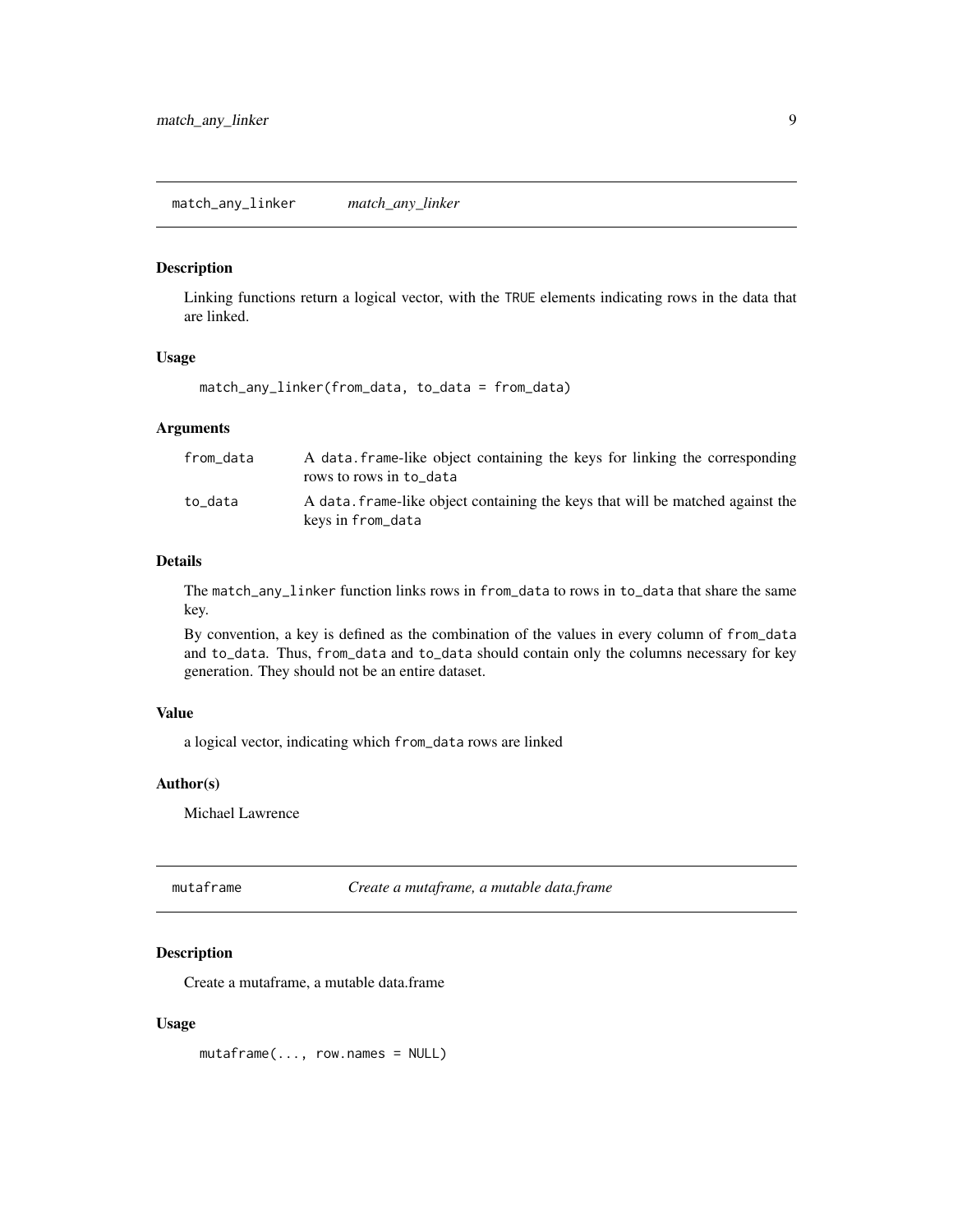<span id="page-9-0"></span>10 mutalist mutalist mutalist mutalist mutalist mutalist mutalist mutalist mutalist mutalist mutalist mutalist mutalist mutalist mutalist mutalist mutalist mutalist mutalist mutalist mutalist mutalist mutalist mutalist mut

#### Arguments

| $\cdots$  | Objects to coerce to a mutaframe and combine column-wise |
|-----------|----------------------------------------------------------|
| row.names | optional, the character vector of row names              |

#### Value

a mutaframe

mutalist *mutalist*

#### Description

The mutalist is a mutable list. Modifications to a mutalist occur by a reference semantic. Otherwise, it should act like an ordinary R list and provides a similar API. If anything is found missing, please inform the authors.

#### Usage

```
mutalist(...)
  ## S3 method for class 'mutalist'
length(x)
  ## S3 replacement method for class 'mutalist'
names(x, ...) \leq value## S3 method for class 'mutalist'
 names(x)
  ## S3 method for class 'mutalist'
x[[i, j, ...]]
  ## S3 replacement method for class 'mutalist'
x[[i, j, ...]] <- value
  ## S3 replacement method for class 'mutalist'
x$name <- value
  ## S3 method for class 'mutalist'
x[i, j, ..., drop]
  ## S3 replacement method for class 'mutalist'
x[i, j, ...] <- value
  ## S3 method for class 'mutalist'
```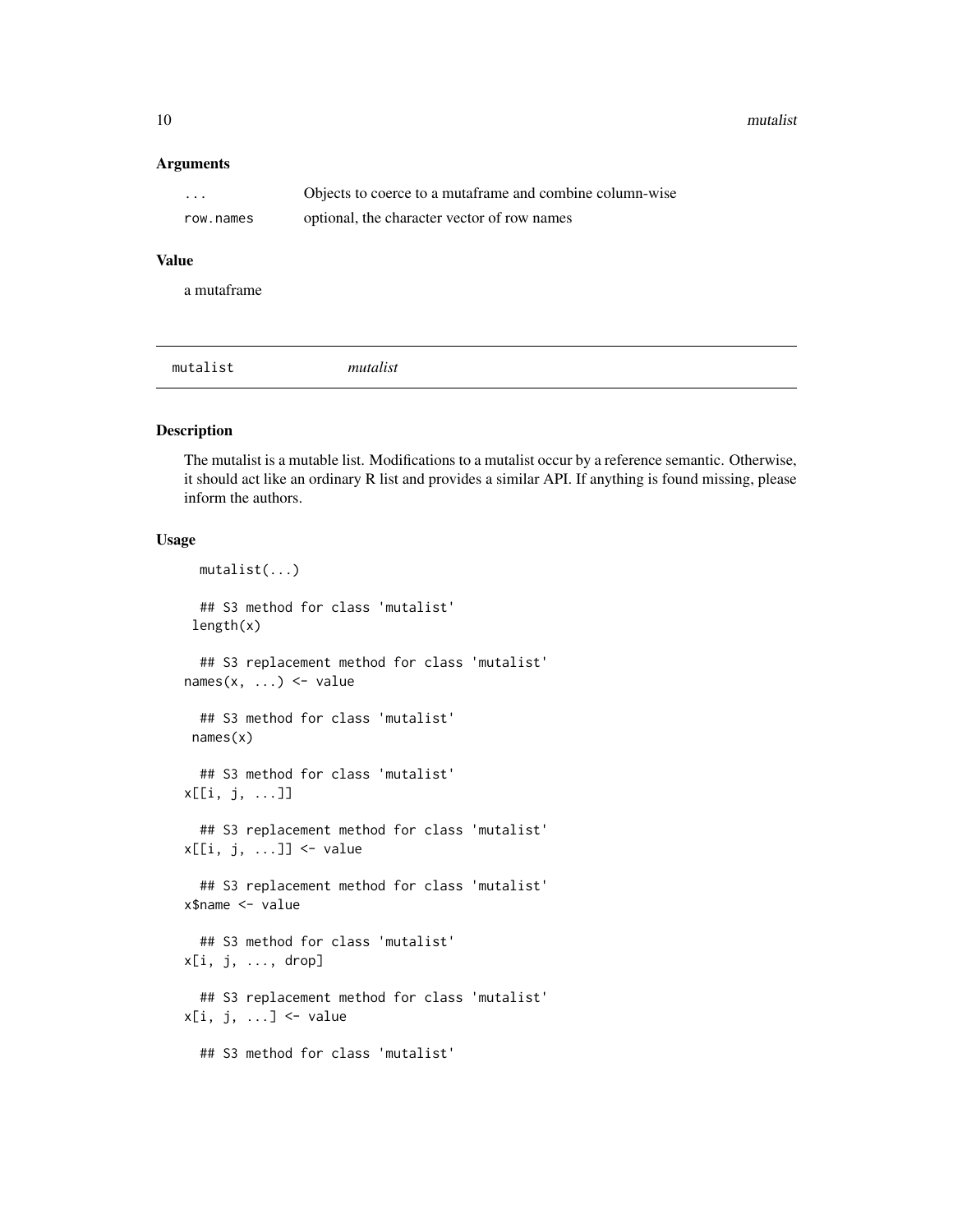#### mutalist 11

```
head(x, n = 6L, ...)
## S3 method for class 'mutalist'
tail(x, n = 6L, ...)
## S3 method for class 'mutalist'
c(x, \ldots, recursive = FALSE)
## S3 method for class 'mutalist'
lapply(X, FUN, \ldots)
## S3 method for class 'mutalist'
as.list(x, \ldots)## S3 method for class 'mutalist'
as.data.frame(x, ...)
## S3 method for class 'mutalist'
unlist(x, recursive = TRUE, use.name)= TRUE)
mutalist2env(x, envir = new.env(hash, parent, size),
parent = parent.frame(), hash = FALSE, size = 29L)
## S3 method for class 'mutalist'
rev(x)
 ## S3 method for class 'mutalist'
rep(x, \ldots)## S3 method for class 'mutalist'
print(x, \ldots)
```
#### Arguments

|            | elements to include in the list or arguments passed to methods |
|------------|----------------------------------------------------------------|
| x          | a mutalist                                                     |
| value      | replacement value                                              |
| i          | element indices                                                |
|            | unused                                                         |
| name       | element name                                                   |
| drop       | unused                                                         |
| n          | number of elements in subset                                   |
| recursive  | whether to perform recursively                                 |
| χ          | a mutalist                                                     |
| <b>FUN</b> | a function to apply over the elements                          |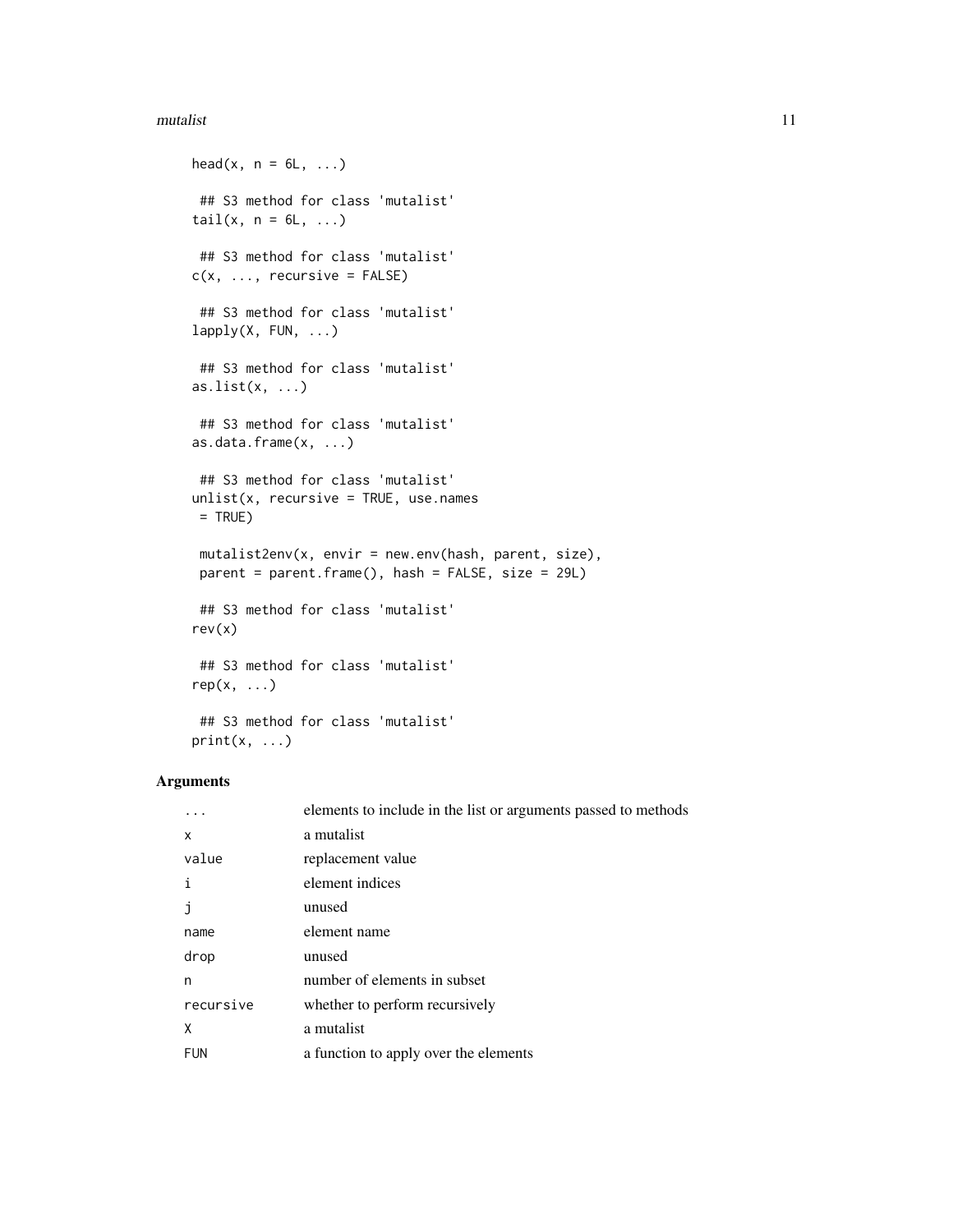<span id="page-11-0"></span>12 pause et al. 2012 pause et al. 2013 pause et al. 2013 pause et al. 2013 pause et al. 2014 pause et al. 2014

| use.names | whether to preserve the names          |
|-----------|----------------------------------------|
| envir     | environment to populate                |
| parent    | parent for new environment, if created |
| hash      | whether to hash the new environment    |
| size      | initial size of hash table             |

# Value

a new mutalist

#### Author(s)

Michael Lawrence

notify\_listeners *Notify listeners that data has changed.*

#### Description

Notify listeners that data has changed.

#### Usage

```
notify_listeners(mf, i, j)
```
#### Arguments

| mf  | mutaframe              |
|-----|------------------------|
| i,j | row and column indices |

pause *Pause (cache) events.*

# Description

When a mutaframe is paused, it accumulates events without passing them on. When unpaused, it accumulates all events into a single event and passes it on.

#### Usage

pause(mf)

#### Arguments

mf mutaframe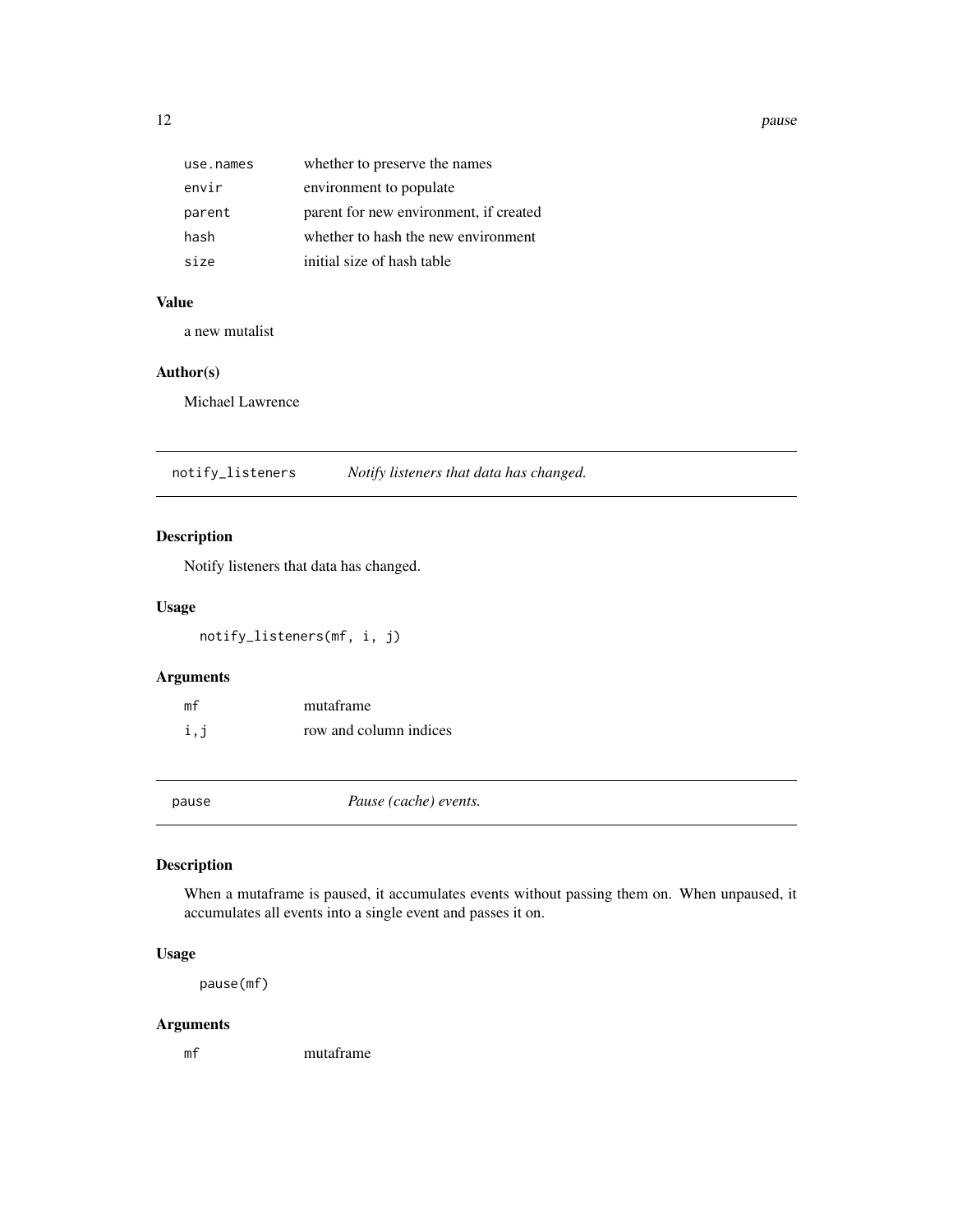#### <span id="page-12-0"></span>proxy\_bindings 13

# Details

This is a performance optimisation for when you expect many changes: pause the mutaframe, perform all the changes and then unpause.

proxy\_bindings *Generate binding for proxies.*

#### Description

Generate binding for proxies.

# Usage

 $prox\_bindings(mf, j = names(mf))$ 

#### Arguments

| mf | mutaframe to inherit from        |
|----|----------------------------------|
|    | columns to generate bindings for |

| raw_binding | Generate binding for raw values |
|-------------|---------------------------------|
|-------------|---------------------------------|

# Description

Generate binding for raw values

# Usage

raw\_binding(mf, name, data)

# Arguments

| mf   | mutaframe       |
|------|-----------------|
| name | name            |
| data | vector to store |

#### Value

named list of binding functions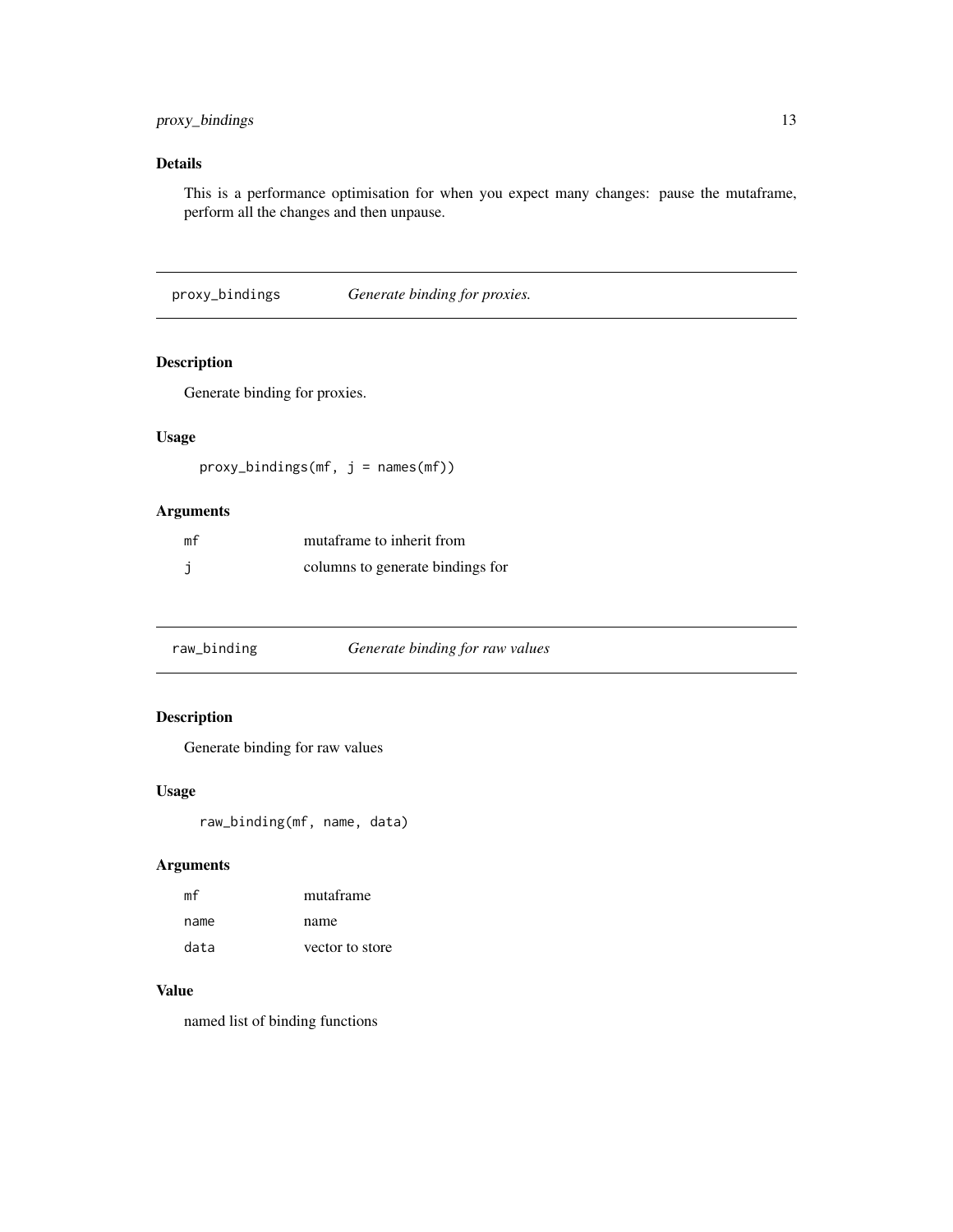<span id="page-13-0"></span>

#### Description

Generate binding for raw values

#### Usage

raw\_bindings(mf, data)

#### Arguments

| mf   | mutaframe      |
|------|----------------|
| data | list of values |

#### Value

named list of binding functions

RegionSelection-class *The* ItemSelection *class implements* [Selection](#page-15-1) *for the selection of 1D and 2D regions in plot/data space.*

#### <span id="page-13-1"></span>Description

The ItemSelection class implements [Selection](#page-15-1) for the selection of 1D and 2D regions in plot/data space.

#### **Constructor**

• RegionSelection(delegate = NULL): Constructs an RegionSelection object with the underlying selection provided by delegate, which may be a function or any other R object. If it is not a function, delegate must support coercion to a matrix as described in the next section. However, delegate is usually a function that is invoked whenever the selection is stored or retrieved. If the function is called with no arguments, it should return the selection. Otherwise, the argument is the new selection status, and the function should store it. This is the same semantic as [active bindings.](#page-0-0) This dynamic functionality allows proxying of other Selection objects or external sources, such as a selection model from a GUI toolkit.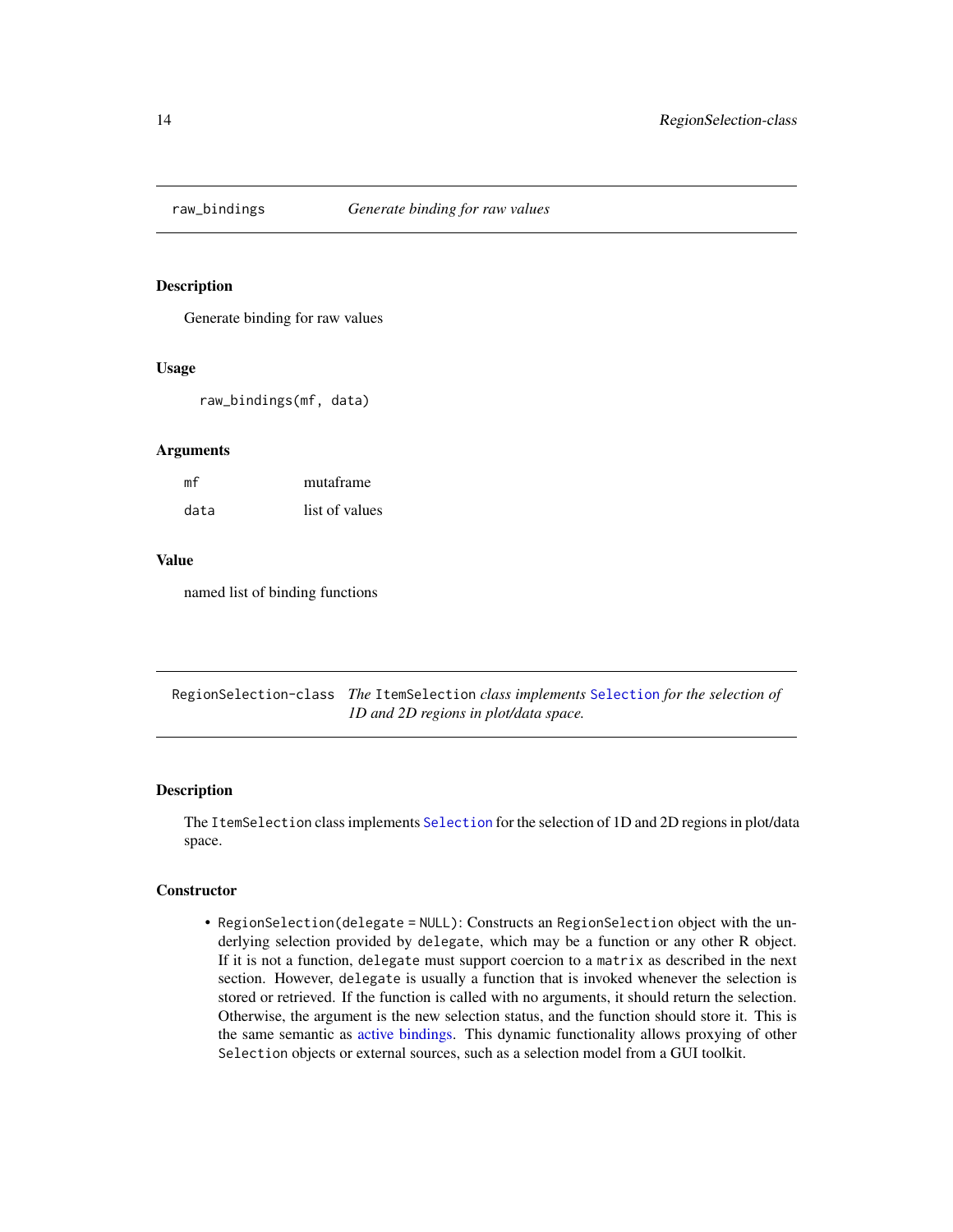#### <span id="page-14-0"></span>remove\_listener 15

#### Interpreting the Selection

Any R object can represent the underlying selection, so for simplicity we recommend that the client interpret the selection through coercion. Currently, there is only one supported coercion of RegionSelection:

• as.matrix $(x)$ : returns a matrix with a column for each dimension and a row for each point. In the 2D case, the points describe one or more polygons. As with the [polygon](#page-0-0) function, polygons are separated by rows of NA, and the last point is connected with the first. In the 1D case, the single column might encode, for example, selections of factor levels in an area plot.

We will probably need to add more coercions as use cases arise. This is still very preliminary.

#### Supported Selection Calculus

For now, RegionSelection only supports the add operation described in the documentation for [Selection](#page-15-1).

#### Author(s)

Michael Lawrence

#### See Also

[Selection](#page-15-1) for the rest of the details.

#### Examples

## forthcoming

remove\_listener *Remove a listener, identified by the ID returned by* [add\\_listener](#page-1-1)*.*

#### Description

Remove a listener, identified by the ID returned by [add\\_listener](#page-1-1).

#### Usage

remove\_listener(mf, id)

#### Arguments

| mf | mutaframe                                                             |
|----|-----------------------------------------------------------------------|
| id | value returned by add_listener when originally connecting the handler |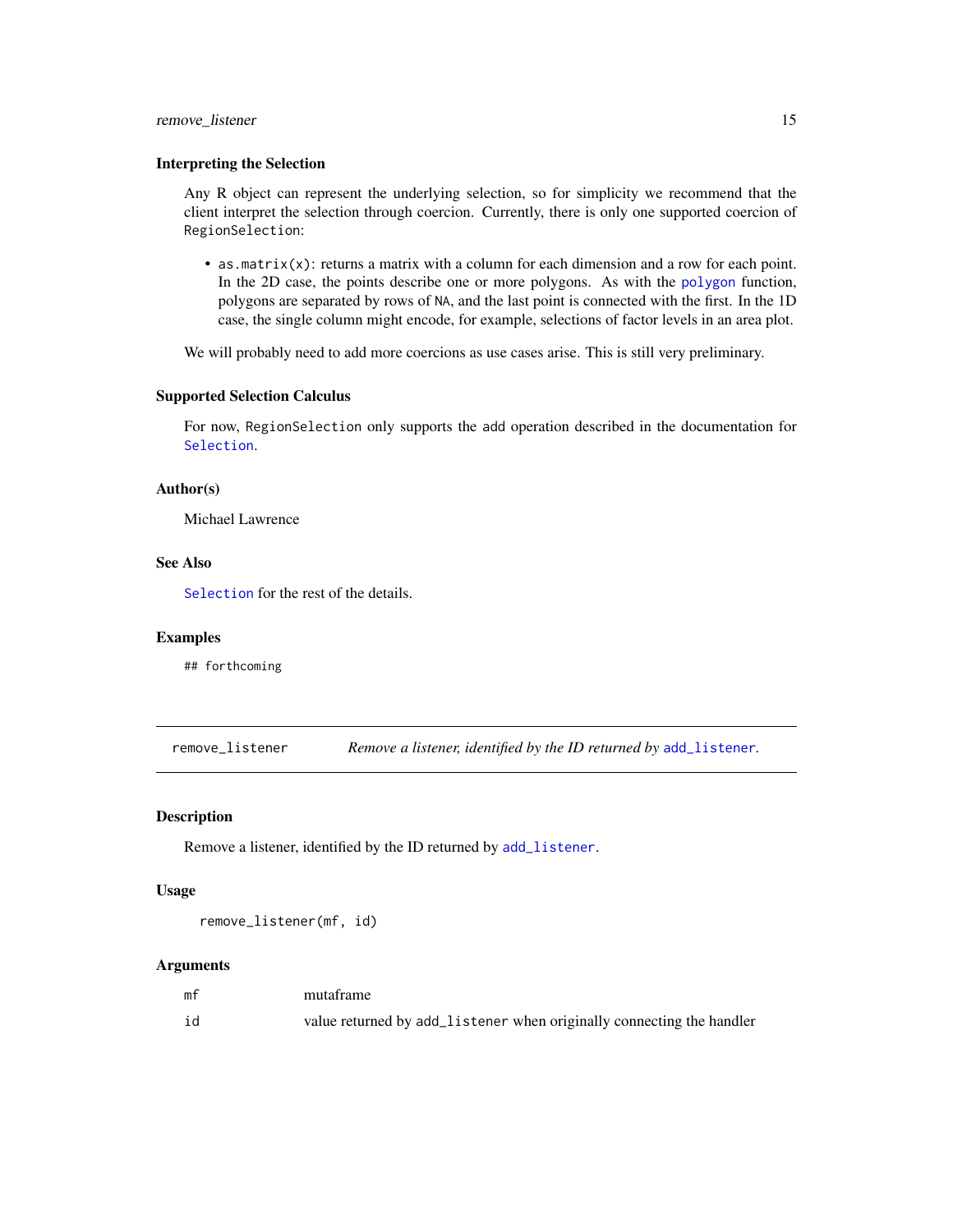<span id="page-15-1"></span><span id="page-15-0"></span>Selection-class *Selection*

#### **Description**

A virtual base class for data models that store a selection, which might be of items, regions, or whatever. Clients can register handlers for selection changes and can create proxy models to transform selections, link across datasets and map selections to actions on the data.

#### This design is preliminary and subject to change.

#### Interpreting The Selection

Internally, the selection may be stored as any object, including as a function that is invoked whenever the selection is stored or retrieved. The function allows dynamic mapping of selections. Due to this generality, the client should not access the selection directly. Instead, it should explicitly coerce the selection object to an interpretable representation. The set of supported coercions depends on the subclass. For example, [ItemSelection](#page-6-2) has a as.logical method that coerces it to a logical vector, where an element is TRUE if the corresponding element in the dataset is selected.

#### Responding to Selection Changes

Whenever the selection is changed, the changed signal is emitted. The signal has zero arguments. See the objectSignals package for details on using signals.

Eventually, a selection leads to the execution of some action by the application. In interactive graphics, that action usually involves scaling/transforming the selection to a modification on the data. The x\$scale(scaler, data) method tries to facilitate these operaitons. All it does is create a handler for the changed signal on x that passes x and data to the function scaler, which implements the change.

#### The Selection Calculus

Since any type of object can represent a selection, setting the selection has very few constraints. There are several ways to modify the selection. Not all of them will be supported by every subclass. In the code snippets below, x represents a Selection object and selection represents the primary representation of a selection, like a logical vector.

Replacement x\$replace(selection): this is supported by all implementations.

Or/Addition x\$add(selection): the result contains the union of the original selection and selection.

- Setdiff/Subtract x\$subtract(selection): the result contains the original selection except that indicated by selection.
- And/Intersect x\$intersect(selection): the result contains the intersection of the original selection and selection.
- Xor/Toggle x\$toggle(selection): The intersection of the original selection and selection is deselected, that only in selection is selected.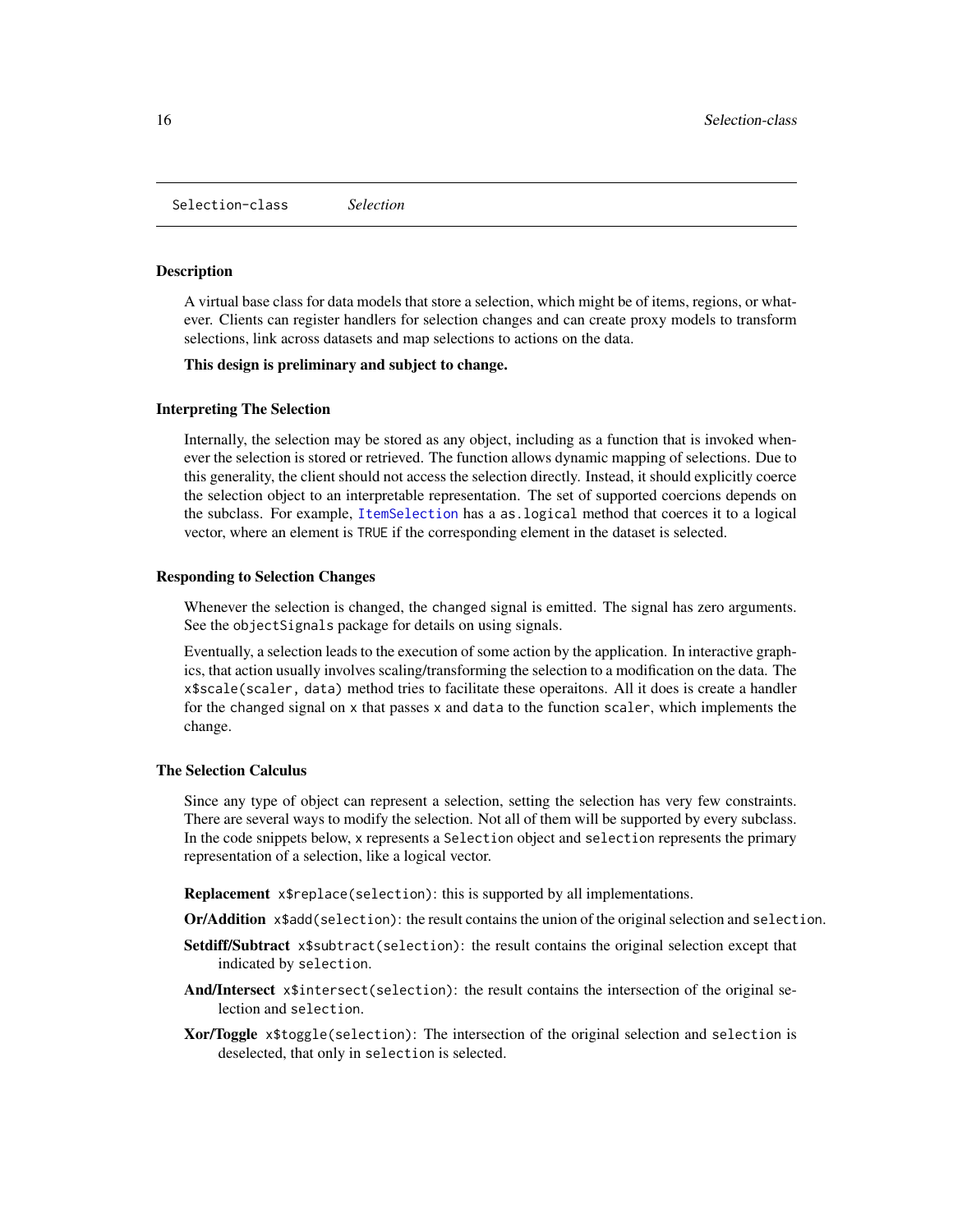#### <span id="page-16-0"></span>shape\_changed 17

#### Linking Selections

In interactive graphics, it is often necessary to link selections within and across datasets. The x\$link(linker) method creates a new Selection object that proxies x and maps the selection in x through linker. Changes to the selection in x will propagate via linker to changes in the proxy. Analogously, the linker will pass modifications to the proxy down to x.

The linker may be provided as an integer vector, like that returned by [match](#page-0-0), but it is usually a function, as that allows very general linking strategies. As an example, let us consider a simple linker between two datasets based on key matching. We assume that the keys, source\_keys and dest\_keys, are in the enclosure of our linker function.

```
function(source_selection, new_dest_value) {
 if (missing(new_dest_value))
   dest_keys
 else source_keys
}
```
The linker function takes one or two arguments, depending on whether the selection is being retrieved or stored. When the selection is being retrieved, source\_selection is passed as the only argument. The duty of the linker is then to retrieve the underlying selection from source\_selection (through coercion, see above) and figure out which keys in the destination selection match the selected source keys. The new\_dest\_value argument is provided whenever the selection is being stored/set. In that case, the analogous operation is performed, in the opposite direction. The symmetry here is fairly obvious, and [duplex\\_data\\_linker](#page-5-1) is a utility for facilitating the implementation of such two-way linking functions.

#### Author(s)

Michael Lawrence

### See Also

The [ItemSelection](#page-6-1) and [RegionSelection](#page-13-1) subclasses, which have examples.

shape\_changed *Is the event a shape changed event?*

#### Description

Is the event a shape changed event?

#### Usage

shape\_changed(i, j)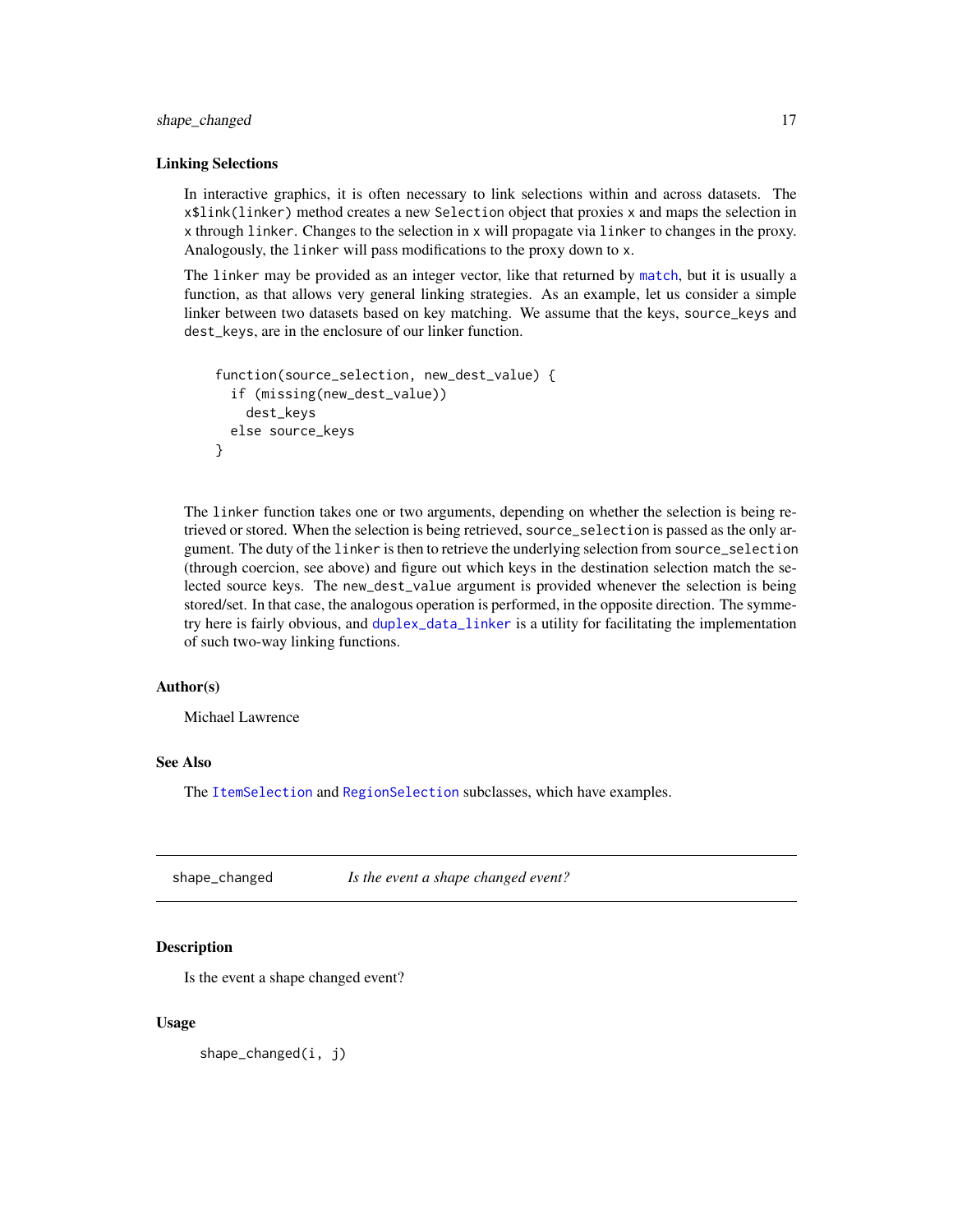# Arguments

|   | col index |
|---|-----------|
| j | row index |

unpause *Unpause (reply) events.*

# Description

Unpause (reply) events.

# Usage

unpause(mf)

# Arguments

mf mutaframe

variable\_names *Make valid variable names*

# Description

Make valid variable names

# Usage

variable\_names(var\_names)

# Arguments

var\_names variable names

<span id="page-17-0"></span>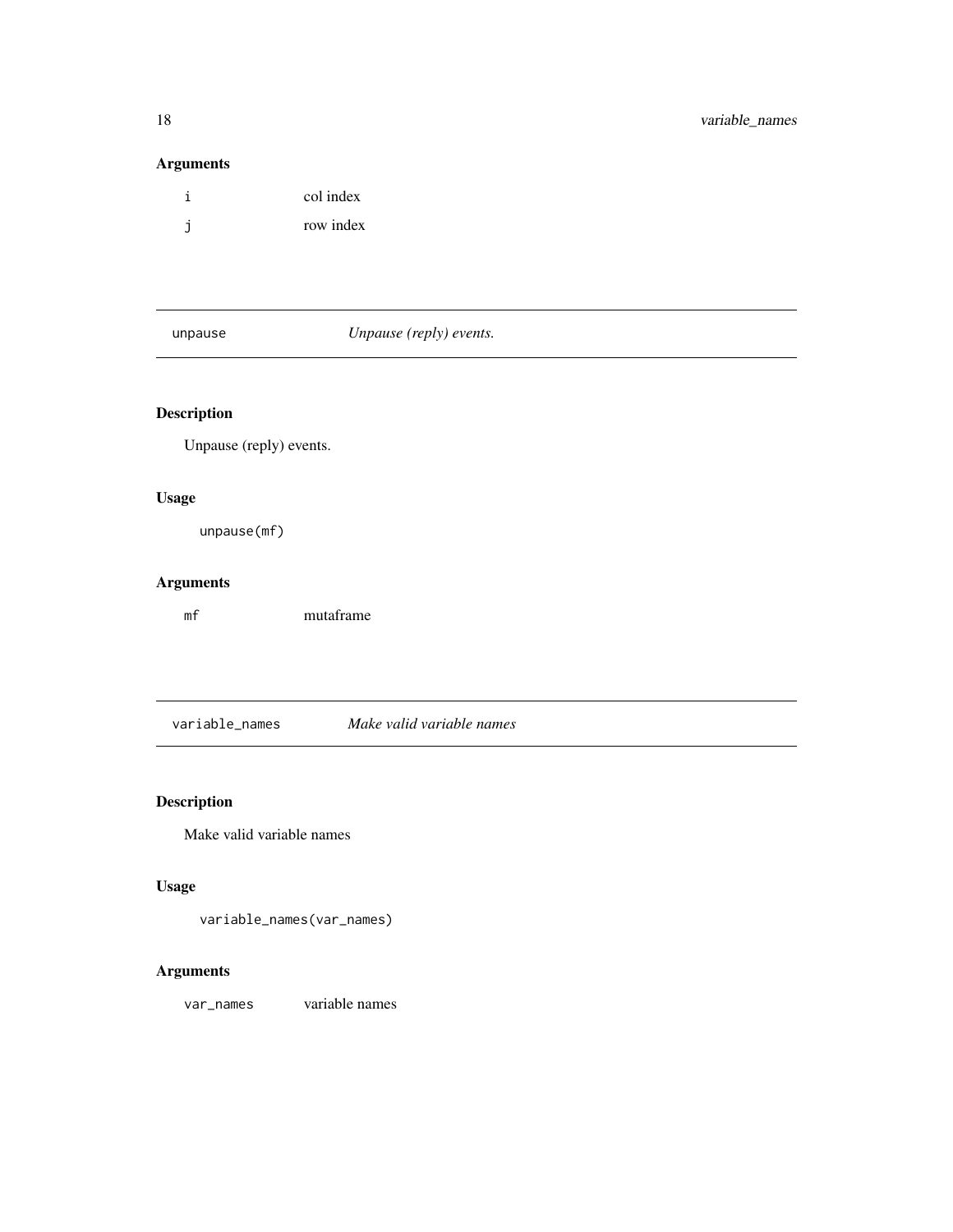<span id="page-18-0"></span>

#### Description

These functions extract, subset and replace data in a mutaframe. For the most part, these behave much like those for data.frame.

#### Arguments

| x     | A mutaframe                                                                                                                                                              |
|-------|--------------------------------------------------------------------------------------------------------------------------------------------------------------------------|
| name  | Name of the column to extract                                                                                                                                            |
| i     | The row indices                                                                                                                                                          |
| j     | The column indices                                                                                                                                                       |
|       | Arguments passed to methods                                                                                                                                              |
| value | The replacement column                                                                                                                                                   |
| drop  | If TRUE and the result of subsetting is a single column or row, that column or row<br>is extracted as the result. By default, this is TRUE if the result has one column. |

#### Details

The subset function, [, does not copy the data; it establishes a dynamic filter.

Replacing an existing variable will pass the replacement data up the reverse pipeline, towards the root. When defining a new variable, the variable is stored in the current mutaframe; not at the root.

#### Value

The selected column The selected column A dynamic, filtering mutaframe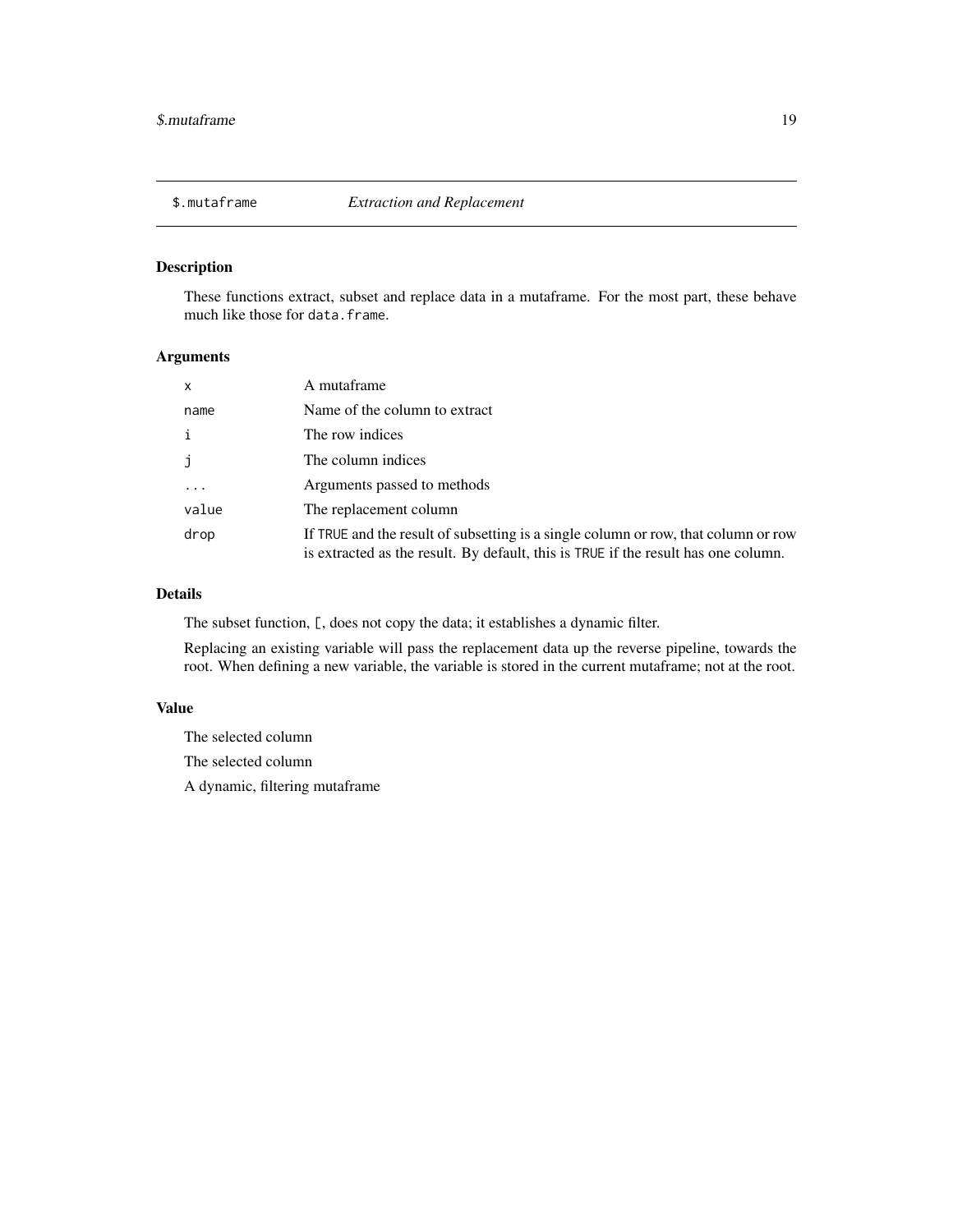# <span id="page-19-0"></span>**Index**

[.mutaframe *(*\$.mutaframe*)*, [19](#page-18-0) [.mutalist *(*mutalist*)*, [10](#page-9-0) [<-.mutaframe *(*\$.mutaframe*)*, [19](#page-18-0) [<-.mutalist *(*mutalist*)*, [10](#page-9-0) [[.mutaframe *(*\$.mutaframe*)*, [19](#page-18-0) [[.mutalist *(*mutalist*)*, [10](#page-9-0) [[<-.mutaframe *(*\$.mutaframe*)*, [19](#page-18-0) [[<-.mutalist *(*mutalist*)*, [10](#page-9-0) \$.mutaframe, [19](#page-18-0) \$.mutalist *(*mutalist*)*, [10](#page-9-0) \$<-.mutaframe *(*\$.mutaframe*)*, [19](#page-18-0) \$<-.mutalist *(*mutalist*)*, [10](#page-9-0)

```
active bindings, 7, 14
add_listener, 2, 15
as.data.frame, 3
as.data.frame.mutaframe, 3
as.data.frame.mutalist (mutalist), 10
as.factor,ItemSelection-method
        (ItemSelection-class), 7
as.integer,ItemSelection-method
        (ItemSelection-class), 7
as.list.mutaframe, 3
as.list.mutalist (mutalist), 10
as.logical,ItemSelection-method
        (ItemSelection-class), 7
as.matrix,RegionSelection-method
        (RegionSelection-class), 14
as.mutaframe, 4
as.numeric,ItemSelection-method
        (ItemSelection-class), 7
as.vector,ItemSelection-method
        (ItemSelection-class), 7
c.mutalist (mutalist), 10
```
changed, [4](#page-3-0) class:ItemSelection *(*ItemSelection-class*)*, [7](#page-6-0) class:RegionSelection *(*RegionSelection-class*)*, [14](#page-13-0) class:Selection *(*Selection-class*)*, [16](#page-15-0) coerce,ItemSelection,factor-method *(*ItemSelection-class*)*, [7](#page-6-0) coerce,ItemSelection,integer-method *(*ItemSelection-class*)*, [7](#page-6-0) coerce,ItemSelection,logical-method *(*ItemSelection-class*)*, [7](#page-6-0) coerce,ItemSelection,numeric-method *(*ItemSelection-class*)*, [7](#page-6-0) coerce,ItemSelection,vector-method *(*ItemSelection-class*)*, [7](#page-6-0) coerce,RegionSelection,matrix-method *(*RegionSelection-class*)*, [14](#page-13-0) combine\_data\_events, [5](#page-4-0)

DataSelection, [5](#page-4-0) duplex\_data\_linker, [6,](#page-5-0) *[17](#page-16-0)*

head.mutalist *(*mutalist*)*, [10](#page-9-0)

is.mutaframe, [6](#page-5-0) is\_paused, [7](#page-6-0) ItemSelection, *[5](#page-4-0)*, *[16,](#page-15-0) [17](#page-16-0)* ItemSelection *(*ItemSelection-class*)*, [7](#page-6-0) ItemSelection-class, [7](#page-6-0)

lapply.mutalist *(*mutalist*)*, [10](#page-9-0) length.mutalist *(*mutalist*)*, [10](#page-9-0)

match, *[17](#page-16-0)* match\_any\_linker, *[6](#page-5-0)*, [9](#page-8-0) mutaframe, *[5](#page-4-0)*, [9](#page-8-0) mutaframe-class *(*mutaframe*)*, [9](#page-8-0) mutalist, [10](#page-9-0) mutalist-class *(*mutalist*)*, [10](#page-9-0) mutalist2env *(*mutalist*)*, [10](#page-9-0)

```
names.mutalist (mutalist), 10
names<-.mutalist (mutalist), 10
notify_listeners, 12
```